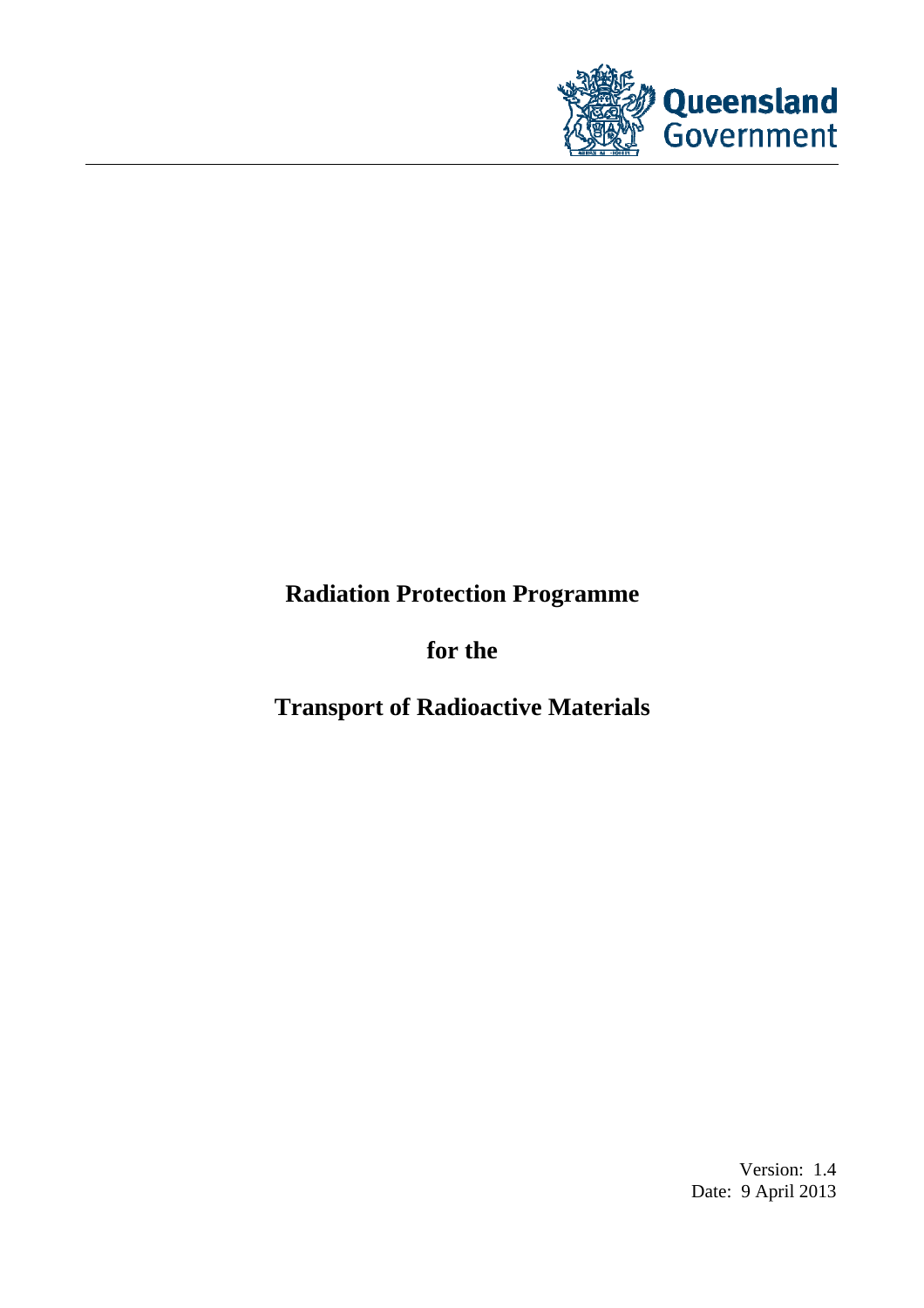# **Radiation Protection Programme for the Transport of Radioactive Materials**

# **Contents**

- 1. Introduction
- 2. Definitions
- 3. Legislated Requirements
	- (a) Transport by road<br>(b) Transport other the
	- $(b)$  Transport other than by road<br>(c) Exemption provisions
	- Exemption provisions
- 4. Responsibilities
	- (a) Consignor's responsibilities
	- (b) Carrier's responsibilities
- 5. Radiation Monitoring
- 6. Documentation
- 7. Types of Packages
- 8. Categories of Packages
- 9. Labelling and Placarding

# 10. Transport Procedures

- (a) Transport of packages<br>(b) Stowage during transpo
- Stowage during transport and storage in transit
- (c) Transport of unpackaged low specific activity material
- 11. Incident Procedures
- 12. Further Information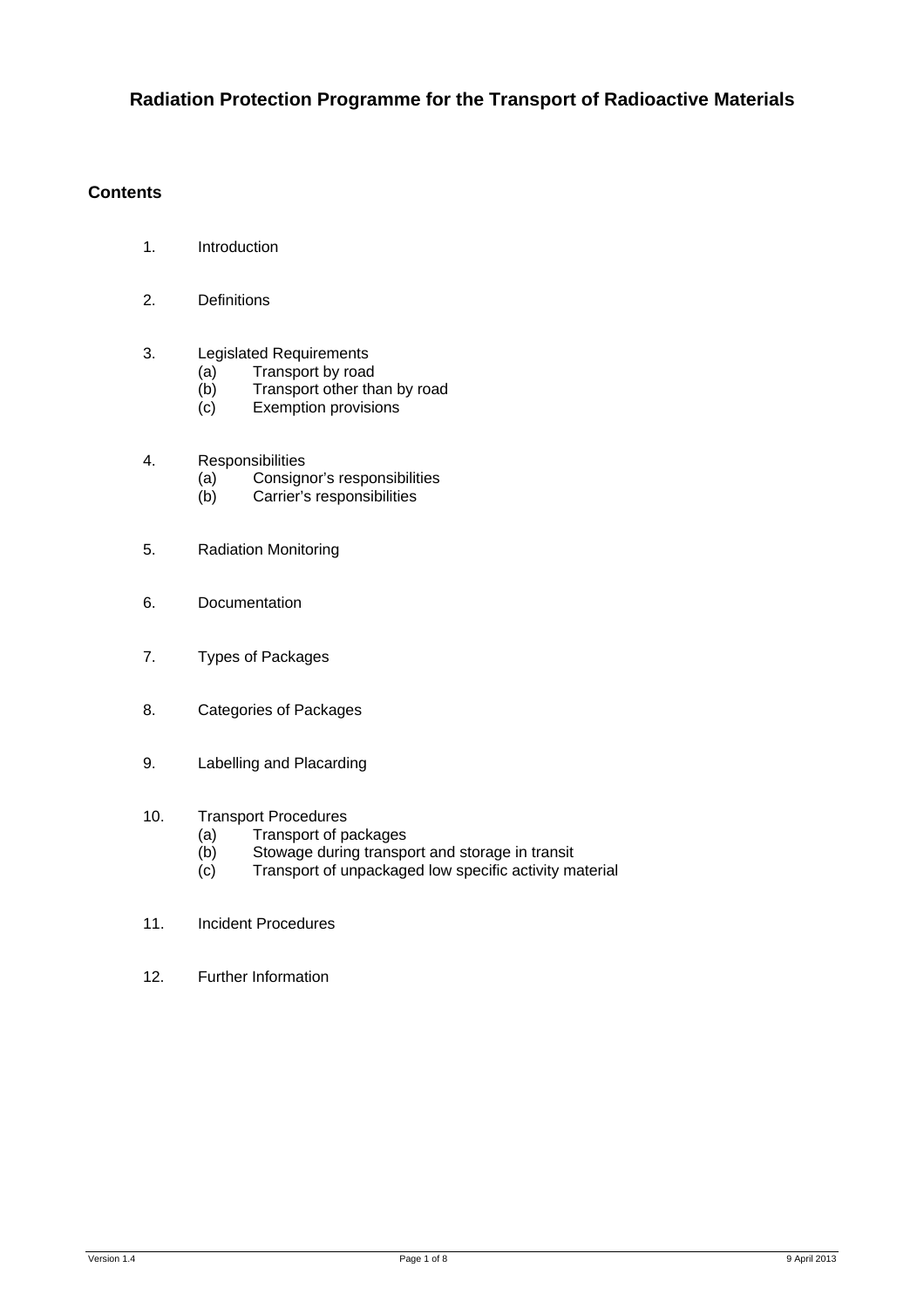#### **1. Introduction**

The protection and safety of persons during the transport of radioactive materials must be optimised in order that:

- the magnitude of individual radiation doses,
- the number of persons exposed, and
- the likelihood of incurring exposure

are kept as low as reasonably achievable, economic and social factors being taken into account. In addition to this, radiation doses to persons must be below the relevant dose limits.

To achieve these goals, in Queensland, it is a legislated requirement that all packaging, transport and stowage of radioactive materials is conducted as safely as possible and in compliance with the ARPANSA *Code of practice for the safe transport of radioactive material (2008)* (Transport Code). The Transport Code has been adopted in each State and Territory of Australia.

The Transport Code requires that a radiation protection programme be established for the transport of radioactive materials by the person or organisation undertaking the carriage of radioactive materials (ie. carrier). The programme must contain the systematic arrangements that are in place to ensure adequate consideration of radiation protection measures. This document has been prepared for adoption by carriers of radioactive materials so that they satisfy the Transport Code requirement for developing a radiation protection programme.

This document represents a summary of the key radiation safety elements of the Transport Code that are applicable to the transport of radioactive materials in Queensland and, as such, must not be construed as being a full interpretation of the requirements of the Code.

## **Nevertheless, compliance with the Transport Code and this programme is mandatory.**

#### **2. Definitions**

The following definitions provide clarification of the terms used in this document, and are consistent with the definitions given in the Transport Code.

*Carrier -* An individual or organisation transporting radioactive materials.

*Consignment* - A package, or load of radioactive materials, which is presented by a consignor for transport.

*Consignor* - An individual or organisation who prepares a consignment of radioactive materials for transport, and who is named as consignor in the transport documents.

*Exclusive use* - The sole use of a conveyance or of a large freight container by a single consignor where all initial, intermediate and final loading and unloading is carried out in accordance with the directions of the consignor or consignee.

*Package* - This includes the packaging together with its radioactive contents as presented for transport.

*Transport Index* (TI) - A number assigned to a package, overpack or freight container, or to unpackaged LSA-1 or SCO-1, to assist in providing control over radiation exposure. In general, the TI corresponds to the radiation level (in units of millisieverts per hour) at 1 metre from the surface of a package multiplied by 100.

## **3. Legislated Requirements**

People involved in the transport of radioactive materials must receive appropriate training on the radiation hazards that may be encountered during the transport of radioactive materials, including the precautions that must be observed to restrict their own exposure and the exposure of other persons who might be affected by their actions.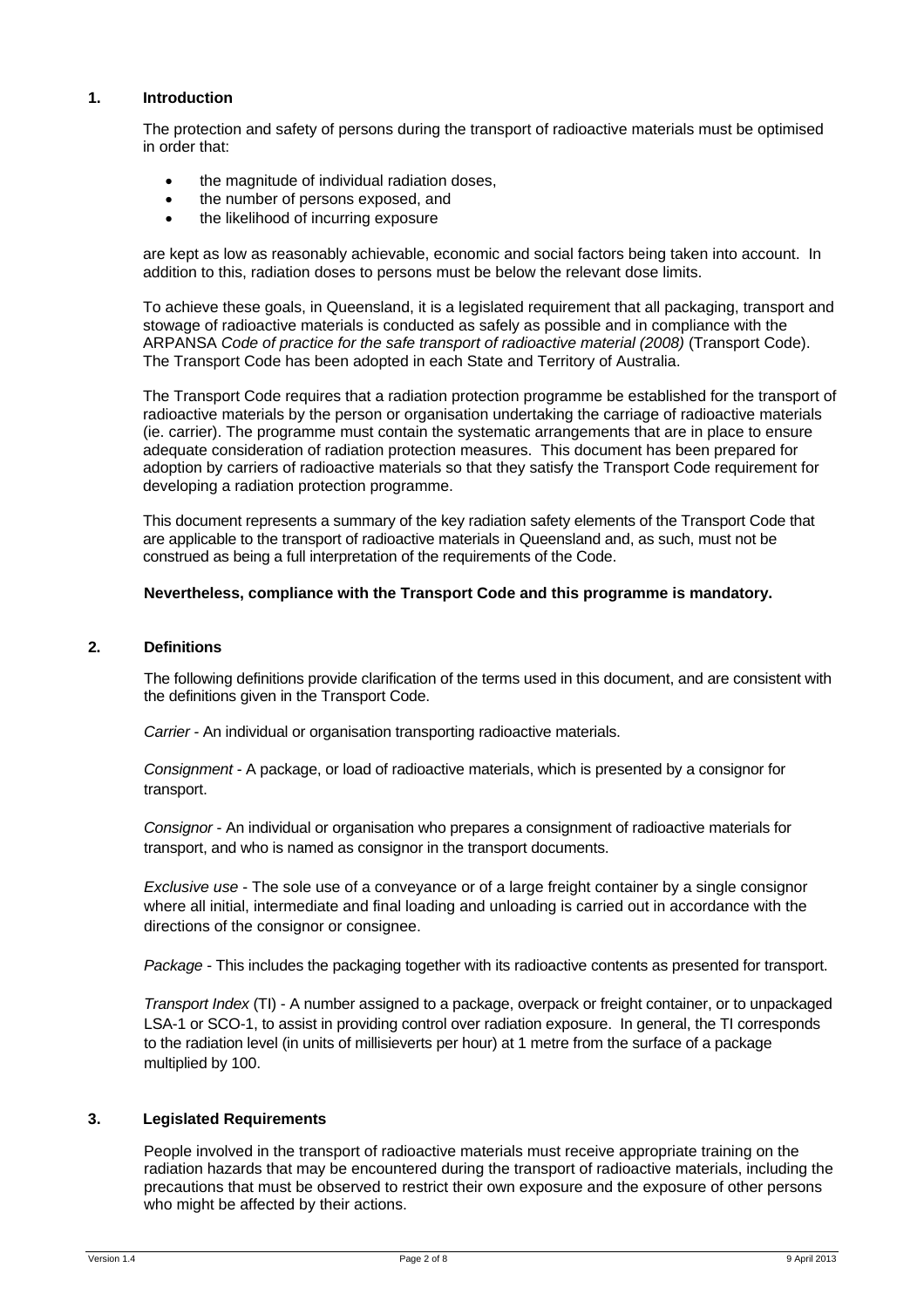Additionally, under section 14 of the *Radiation Safety Act 1999*, a licence must be held by persons who wish to transport radioactive substances. All licences authorizing the holder to transport radioactive substances are subject to the condition that the licensee complies with the Transport Code.

# **(a) Transport by road**

Only an individual may hold a licence to transport radioactive substances on roads. If radioactive substances are being transported, there must be a person licensed under the *Radiation Safety Act 1999* in charge of the vehicle. To obtain a licence, a person must successfully complete a training course, approved by the Department of Health, which includes the requirements to transport class 7 (radioactive substances) dangerous goods.

## **(b) Transport other than by road**

A company or individual is permitted to hold a licence authorising the transport of radioactive substances by means other than by road (i.e. air, sea or rail). Corporate licensees must provide appropriate training to staff in relation to the transport of radioactive substances.

This training must address the following:

- a direction to refer to the Transport Code
- details of the responsibilities of the consignor and carrier
- a direction that consignments must be checked before they are accepted for transport
- details of where and when radiation warning placards are to be placed on the vehicle, and other signage requirements
- details of the limitations on the packages which may be transported
- information on how packages must be stored while in transit
- procedures to be followed in the event of an incident

This document may provide a basis for the training programme.

#### **(c) Exemption provisions**

Under section 70 of the *Radiation Safety Regulation 2010*, a transport licence is not required if a radioactive substance is transported in accordance with the Transport Code, and if:

- 1. a radioactive substance is enclosed in an excepted package as defined in the Transport Code; or
- 2. a sealed radioactive substance, incorporated in a sealed source apparatus, is transported by a person who is licensed to use the apparatus to carry out one of the following radiation practices:
	- borehole logging
	- density-gauging or moisture-gauging, for geo-technical purposes
	- industrial radiography.

Those who are exempt from the requirement to hold a transport licence by virtue of holding a use licence for a prescribed radiation practice are considered to be adequately trained to transport specific radioactive materials under industry specific conditions. They received this training during the radiation safety training required as a pre-requisite to obtaining a licence. In addition to this, these individuals are required to comply with the possession licensee's approved radiation safety and protection plan (i.e. the plan approved by the Chief Executive of the Department of Health).

#### **4. Responsibilities**

The responsibility for the transport of radioactive materials is shared by consignors and carriers with each group being responsible for different aspects of compliance with the Transport Code. Specific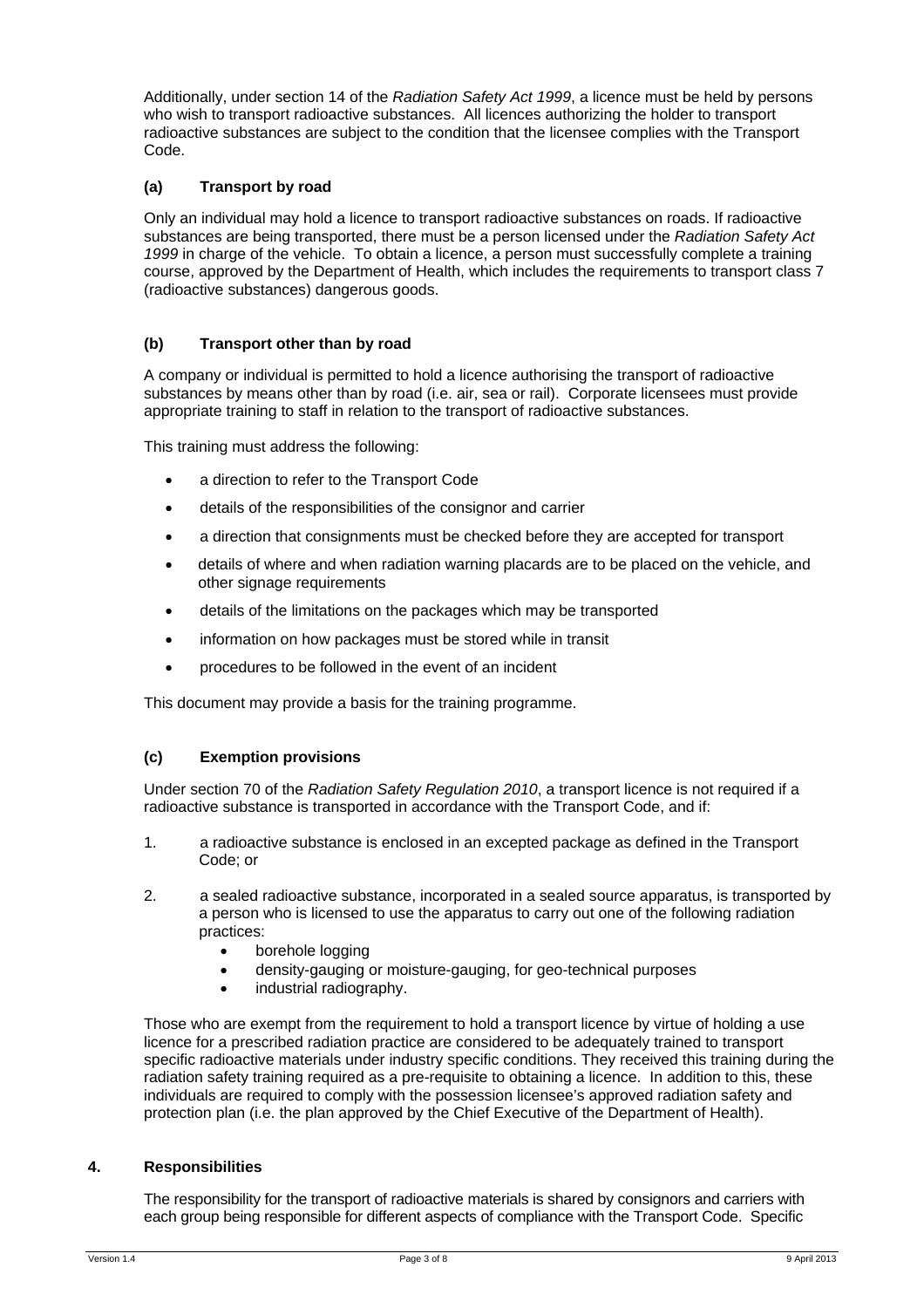responsibilities for consignors and carriers are detailed respectively in sections 2.8 and 2.9 of the Transport Code.

#### **(a) Consignor's responsibilities**

To ensure that packages containing radioactive material are safe to handle under normal conditions, the consignor is responsible for:

- packaging and labelling radioactive materials for transport in accordance with the Transport Code; and
- preparing and certifying the transport documentation as required by the Transport Code.

## **(b) Carrier's responsibilities**

The carrier is responsible for:

- checking that appropriate documentation is provided with the package, and has been completed in accordance with the Transport Code;
- verifying that the information on the consignment note, consignor's declaration for dangerous goods (if applicable) and the package containing the radioactive materials is consistent (Note: A check list is provided in section 7 of the *Safety Guide for the Safe Transport of Radioactive Material (2008)* which may be used to ensure that all the necessary information is provided);
- identifying labels to ensure appropriate decisions are made about storage, loading and transport;
- the loading, handling, transport and interim storage of packages where appropriate;
- unloading of packages and freight containers; and
- emergency procedures in the event of an incident while loading, transporting, unloading or storage of a package.

The carrier must also adhere to all handling, transport, stowage and unloading instructions detailed in the transport documentation by the consignor. This may contain such information as:

- operational instructions for loading, stowage, transport, and unloading and any special stowage provisions for the safe dissipation of heat;
- restrictions on the mode of transport and any necessary routine instructions; or
- emergency arrangements specific to the consignment.

#### **5. Radiation Monitoring**

The Transport Code is designed to ensure that radiation exposures to any person involved in the transport of radioactive material do not exceed those permitted for members of the public. Consequently, provided that this Code and safe practices are being followed, there is no requirement for personal radiation monitoring of carriers.

## **6. Documentation**

The following documentation is required for transport of radioactive material by road or rail:

- a movement order (e.g. waybill, consignment note);
- details of the consignment (including radionuclide, total activity, number of packages);
- a consignment declaration (Note: A consignment declaration is not required for the transport of an excepted package);
- package certification, as required;
- special form certificate, if applicable, for sealed sources;
- competent authority approval, where required; and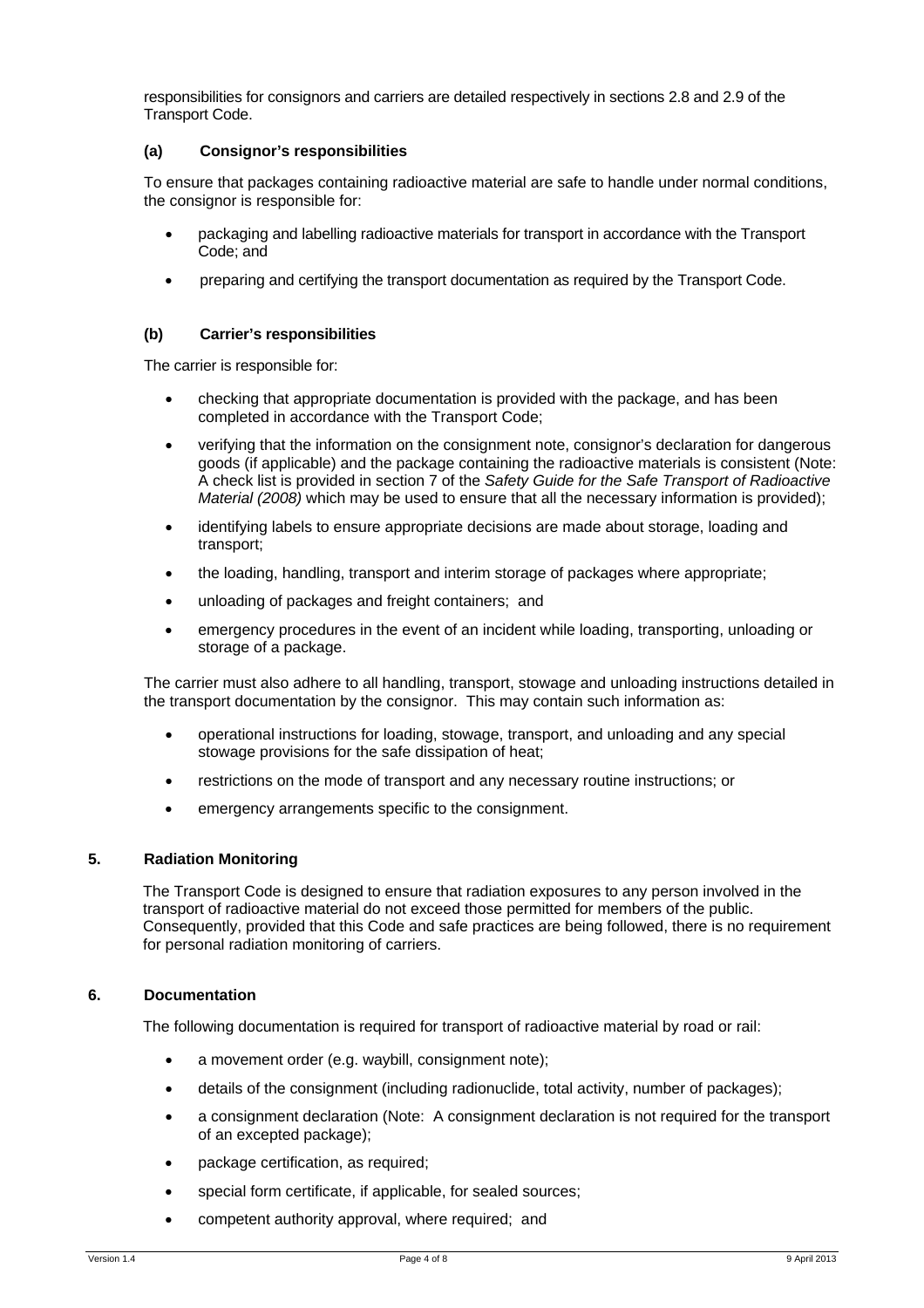any supplementary information for carriers (e.g. additional handling requirements, emergency arrangements, restrictions on loading).

It is the responsibility of the consignor to ensure that the required documents are provided and correctly completed.

Individuals transporting their own radioactive materials are not required to complete a consignment note or a consignor's declaration for dangerous goods.

#### **7. Types of Packages**

There are specifications and limitations on the type of packaging to be used in the transport of radioactive materials. The type of package required depends on the activity and type of the radioactive material to be transported. The types of packages covered by the Transport Code are:

- Excepted package
- Industrial package Type 1 (Type IP-1)
- Industrial package Type 2 (Type IP-2)
- Industrial package Type 3 (Type IP-3)
- Type A package
- Type B(U) package
- Type B(M) package
- Type C package

The package type relates to package performance standards, with the Type C package being subject to the most stringent testing. Information on the testing requirements that must be satisfied for the classification of a package is detailed in section VI of the Transport Code.

The majority of radioactive materials in Queensland are transported in Type A packages, excepted packages and Type B(U) packages. It is the responsibility of the consignor to ensure that the correct type of package is used for the transport of radioactive material.

#### **8. Categories of Packages**

Other than excepted packages, packages and large or small freight containers must be labelled with category I-White, II-Yellow or III-Yellow labels, depending on the content of radioactive material and radiation levels at the surface of the package.

Each category of label represents the potential hazard of the package. A category I-White label means that the radiation levels at the surface of the package is very low, and a category III-Yellow label means that the package has the highest accessible radiation field at the surface of the package and in its near vicinity.

The labels to be used must conform to the requirements in paragraph 542 of the Transport Code. This categorisation of packages is the responsibility of the consignor.

Category I-White, II-Yellow or III-Yellow labels must include the type of and activity of the radionuclide being transported. Category II-Yellow and III-Yellow labels also include the Transport Index.

#### **9. Labelling and Placarding**

The requirements for the labelling of packages and the placarding of vehicles are described in the following table.

|                       | Excepted packages | Other packages                                                                        |
|-----------------------|-------------------|---------------------------------------------------------------------------------------|
| Labelling of packages |                   |                                                                                       |
| Package category      | Not applicable    | The package category (i.e. I-White, II-<br>Yellow or III-Yellow) must be displayed on |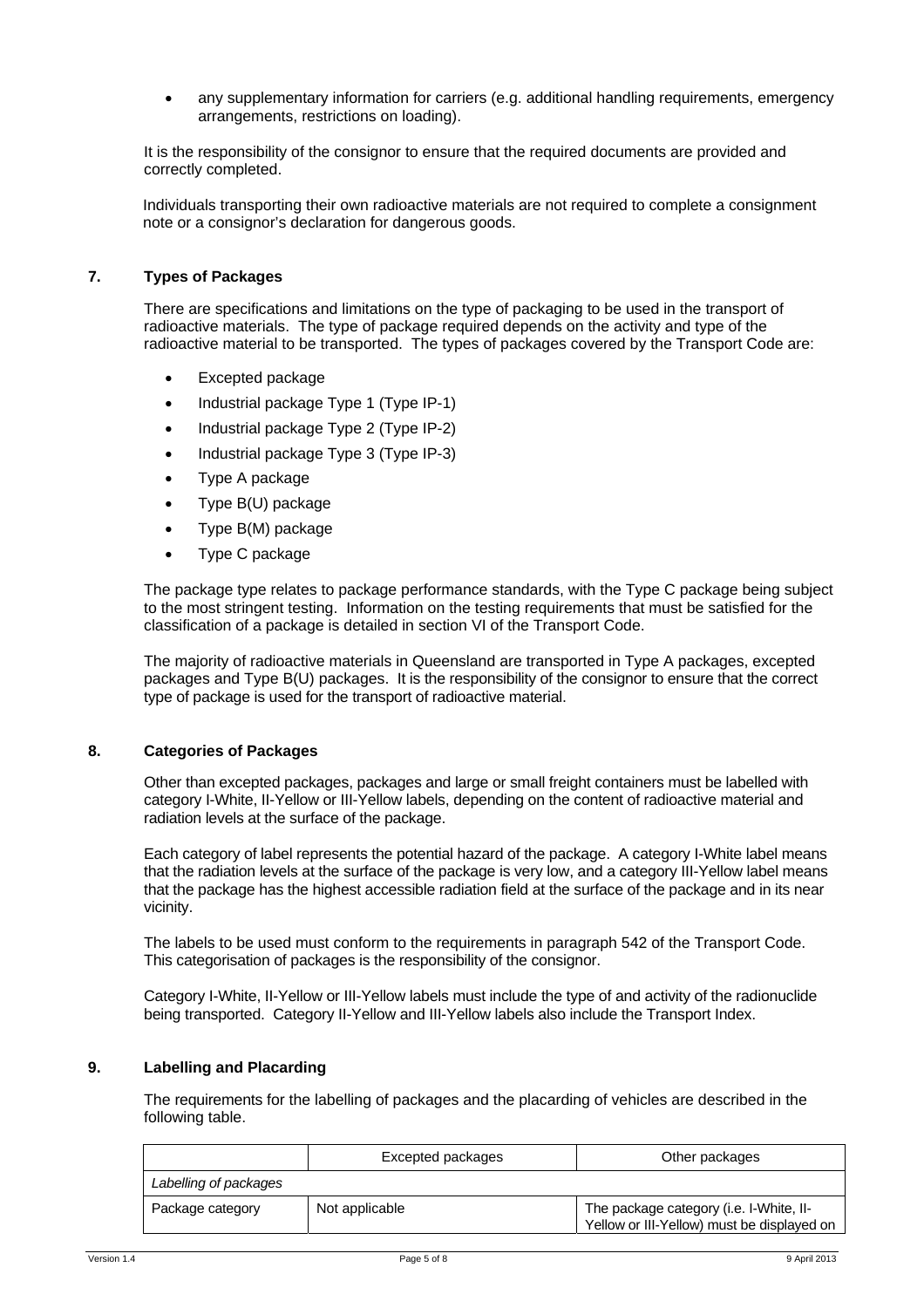|                        | <b>Excepted packages</b>                                                                                                                                                                                                                                                                     | Other packages                                                                                                                                                                                                     |  |  |
|------------------------|----------------------------------------------------------------------------------------------------------------------------------------------------------------------------------------------------------------------------------------------------------------------------------------------|--------------------------------------------------------------------------------------------------------------------------------------------------------------------------------------------------------------------|--|--|
|                        |                                                                                                                                                                                                                                                                                              | the outside of each package or freight<br>container. A package must bear two (2)<br>appropriate labels affixed to opposite<br>sides of the package. A freight container<br>must be labelled on all four (4) sides. |  |  |
| Package type           | Not applicable                                                                                                                                                                                                                                                                               | The type of package must be marked on<br>the outside of the package (eg. type A or<br>$B(U)$ etc).                                                                                                                 |  |  |
| Identification         | The package must be legibly marked on<br>The package must be legibly marked on<br>the outside of the packaging with an<br>the outside of the packaging with an<br>identification of either the consignee or<br>identification of either the consignee or<br>the consignor.<br>the consignor. |                                                                                                                                                                                                                    |  |  |
| <b>UN Number</b>       | The outside of the package must bear the<br>letters 'UN' followed by the United<br>Nations number (refer to Table 8 of the<br>Transport Code).                                                                                                                                               | The outside of the package must bear the<br>letters 'UN' followed by the United<br>Nations number and the proper shipping<br>name. This must comply with Table 8 of<br>the Transport Code.                         |  |  |
| Mass                   | Each package of gross mass exceeding<br>50kg must have its permissible gross<br>mass marked on the outside of the<br>packaging.                                                                                                                                                              | Each package of gross mass exceeding<br>50kg must have its permissible gross<br>mass marked on the outside of the<br>packaging.                                                                                    |  |  |
| Placarding of vehicles |                                                                                                                                                                                                                                                                                              |                                                                                                                                                                                                                    |  |  |
| Road vehicles          | Not applicable                                                                                                                                                                                                                                                                               | Road vehicles must display the placard,<br>shown in Figure 6 of the Transport Code,<br>on the outside of the two external lateral<br>walls and on the external rear wall.                                          |  |  |
| Railway vehicles       | Not applicable                                                                                                                                                                                                                                                                               | Railway vehicles must display the<br>placard, shown in Figure 6 of the<br>Transport Code, on each of the two<br>external lateral walls of the carriage.                                                            |  |  |

#### **10. Transport Procedures**

In general, radiation exposure to personnel is dependent upon the amount of time they spend near the packages containing radioactive materials. All persons should:

- minimize contact time with the package;
- not stand or sit near or sit or on the package; and
- keep as far away as practicable from the package.

The following additional rules must be followed to minimize radiation exposure.

#### **(a) Transport of packages**

The carrier must ensure that:

- packages stay in good condition and that packaging seals remain intact during loading, transporting, unloading, and storage prior to delivery at the destination of the package;
- except for the driver and assistants, no person is carried in vehicles carrying packages of radioactive materials bearing category II-Yellow or III-Yellow labels;
- packages of radioactive materials bearing category II-Yellow or III-Yellow labels are not carried in compartments occupied by passengers;
- placards are placed on both sides and the rear of the vehicle when transporting packages of radioactive materials bearing a category label;
- packages of radioactive materials are securely stowed in the vehicle to prevent movement during transport;
- packages of radioactive materials are not loaded in the same vehicle as goods which could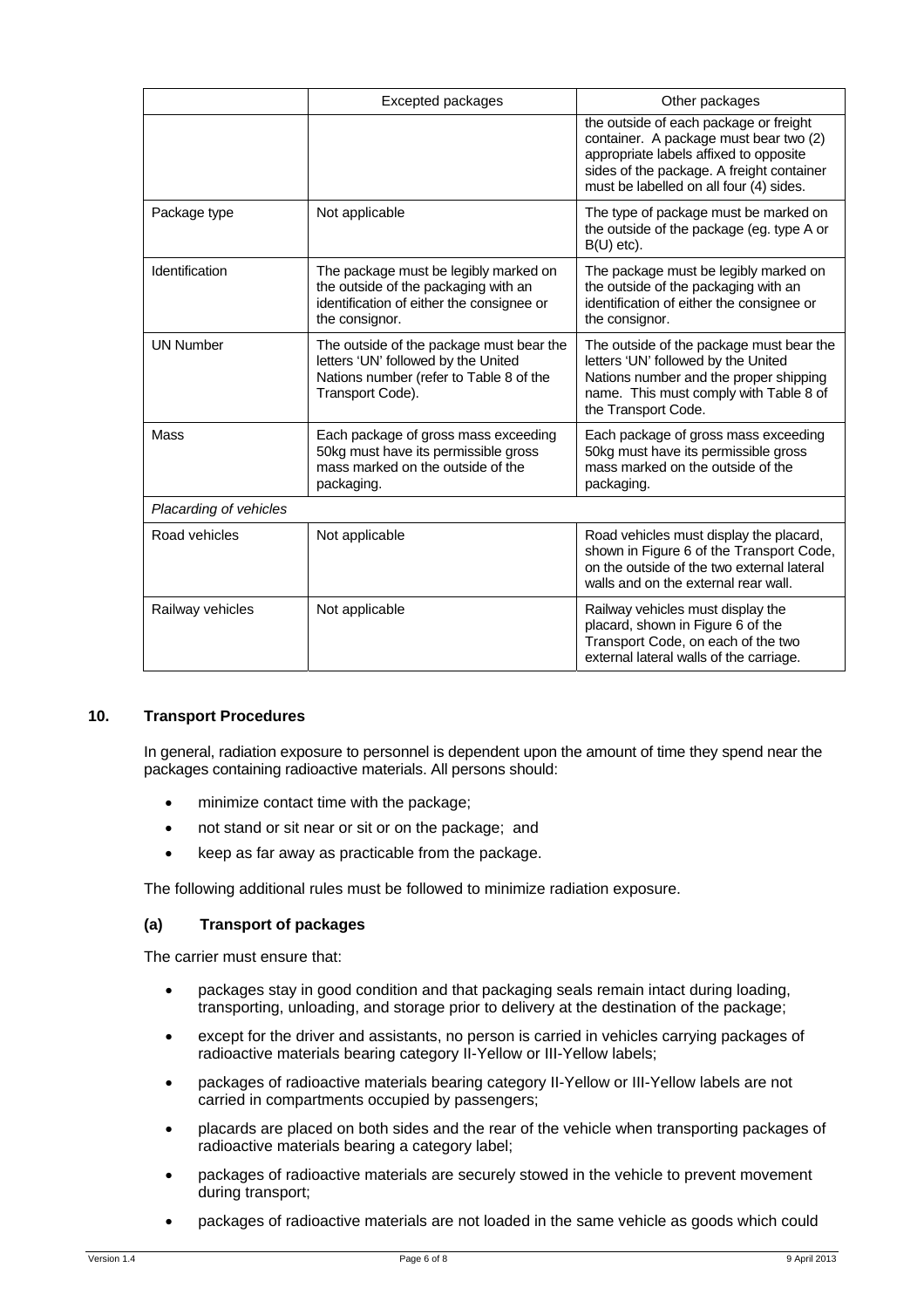damage the packaging of the radioactive materials in the event of an accident;

- ensure that the package is placed in the vehicle as far as practicable from the driver to ensure the driver's exposure to radiation is minimised while en route; and
- packages are segregated from other dangerous goods during transport, in compliance with the *Australian Code for the Transport of Dangerous Goods by Road and Rail* (Note: Section 3.2 of the *Safety Guide for the Safe Transport of Radioactive Material (2008)* provides minimum separation distances to assist in this regard).

#### **(b) Stowage during transport and storage in transit**

The carrier must ensure that:

- packages of radioactive materials are not stored near dangerous goods with which common loading or storage is prohibited under the *Australian Code for the Transport of Dangerous Goods by Road and Rail* (Note: Section 3.2 of the *Safety Guide for the Safe Transport of Radioactive Material (2008)* provides minimum separation distances to assist in this regard);
- the number of category II-Yellow and III-Yellow labelled packages in a particular group is limited so that the sum of transport indices is not more than 50. Such groups of packages must be stored at least 6 metres from other groups of such packages (When a consignment is transported under exclusive use, there is no limit on the sum of the transport indexes);
- packages containing radioactive materials are kept separated from occupied areas; and
- packages containing radioactive materials are kept separated from undeveloped photographic films or plates. As a guide this may be achieved by:
	- not transporting photographic film with any category II-Yellow or III-Yellow labelled package; and
	- ensuring at least a 2 metre separation between photographic film and an excepted package or a category I-White labelled package.

#### **(c) Transport of unpackaged low specific activity material**

Low specific activity (LSA) material is material which, by its nature, has a limited specific activity or for which limits of estimated average specific activity apply. There are three groups of LSA (LSA-I, LSA-II and LSA-III). Only material classed as LSA-I may be transported unpackaged. An example of LSA-I material is uranium and thorium ores.

To safely transport unpackaged material, the carrier must:

- comply with all the handling, transport, stowage and unloading instructions supplied on the transport documentation or provided by the consignor;
- only transport the material under exclusive use arrangements:
- ensure that all loads are fully covered before leaving the loading site covers are not to be removed until arrival at the final destination;
- place placards on both sides and the rear of the vehicle (Note: The placards to be used must conform to the model shown in Figure 6 of the Transport Code). Additionally, the United Nations number '2912' must be displayed either on the lower half of the transport placard, or on its own separate label (Note: This label must conform to the model shown in Figure 7 of the Transport Code);
- regularly check the vehicle to ensure that no radioactive material is spilling or blowing from the vehicle;
- wash the vehicle and cover after delivery of every load of material to the final destination ensuring that no residual material remains in the vehicle or on the cover;
- ensure that the driver's compartment is kept clean of any radioactive materials; and
- ensure that, in the event of a small spillage, all of the material is cleaned up and placed back on the truck.